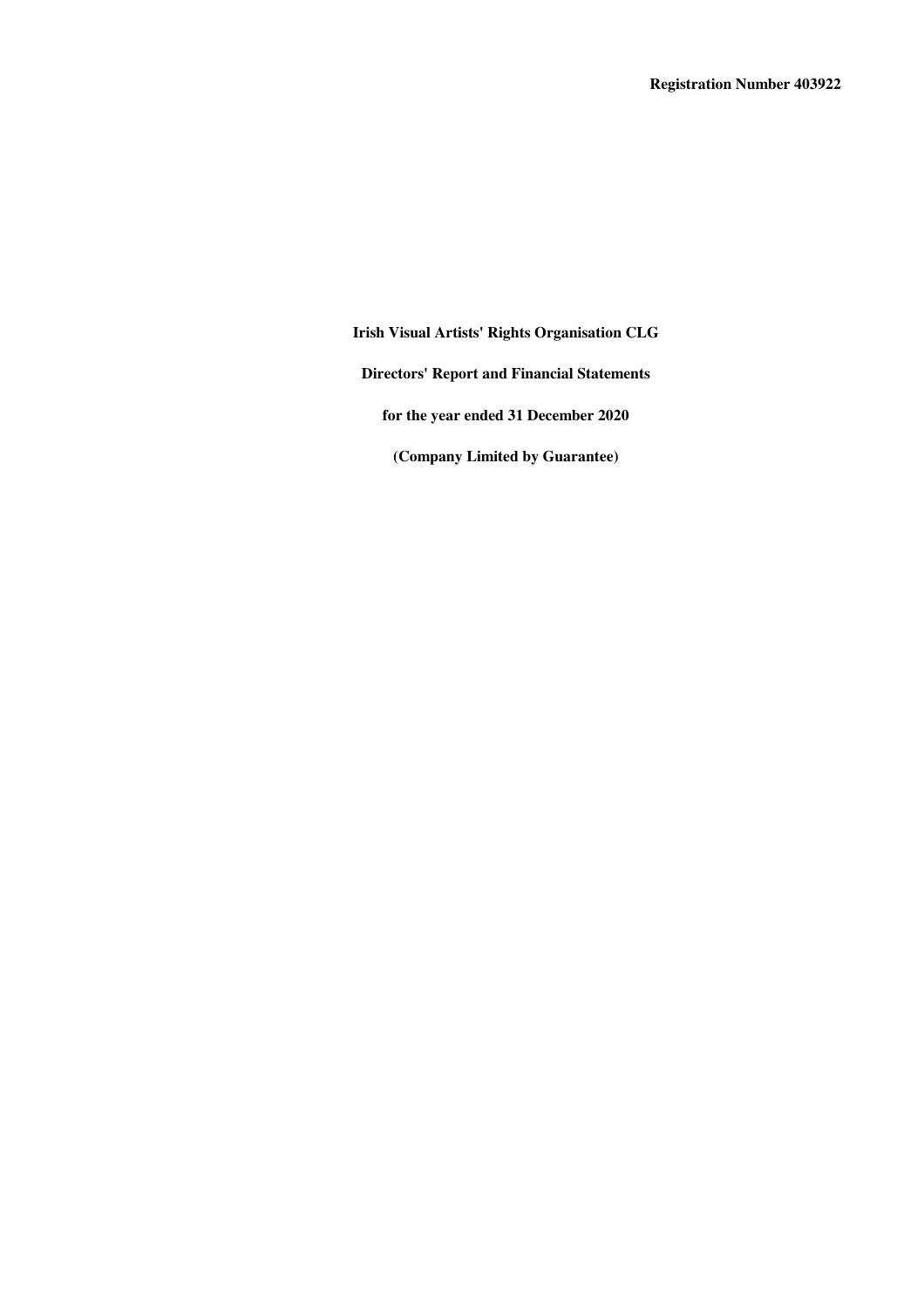# **Company Information**

| <b>Directors</b>         | Robert Ballagh<br>Samantha Holman<br>Pearse Ryan<br>Abigail O'Brien (resigned 01/03/2019)<br>Sean Molloy<br>Declan Mulligan |
|--------------------------|-----------------------------------------------------------------------------------------------------------------------------|
| <b>Secretary</b>         | Samantha Holman                                                                                                             |
| <b>Company Number</b>    | 403922                                                                                                                      |
| <b>Registered Office</b> | 63 Patrick Street<br>Dun Laoghaire<br>Co. Dublin                                                                            |
| <b>Auditors</b>          | <b>Byrne Moreau Connell</b><br>2 Clanwilliam Square<br><b>Grand Canal Quay</b><br>Dublin 2                                  |
| <b>Business Address</b>  | 63 Patrick Street<br>Dun Laoghaire<br>Co. Dublin                                                                            |
| <b>Bankers</b>           | <b>Allied Irish Banks</b><br>Sandymount<br>Dublin 4                                                                         |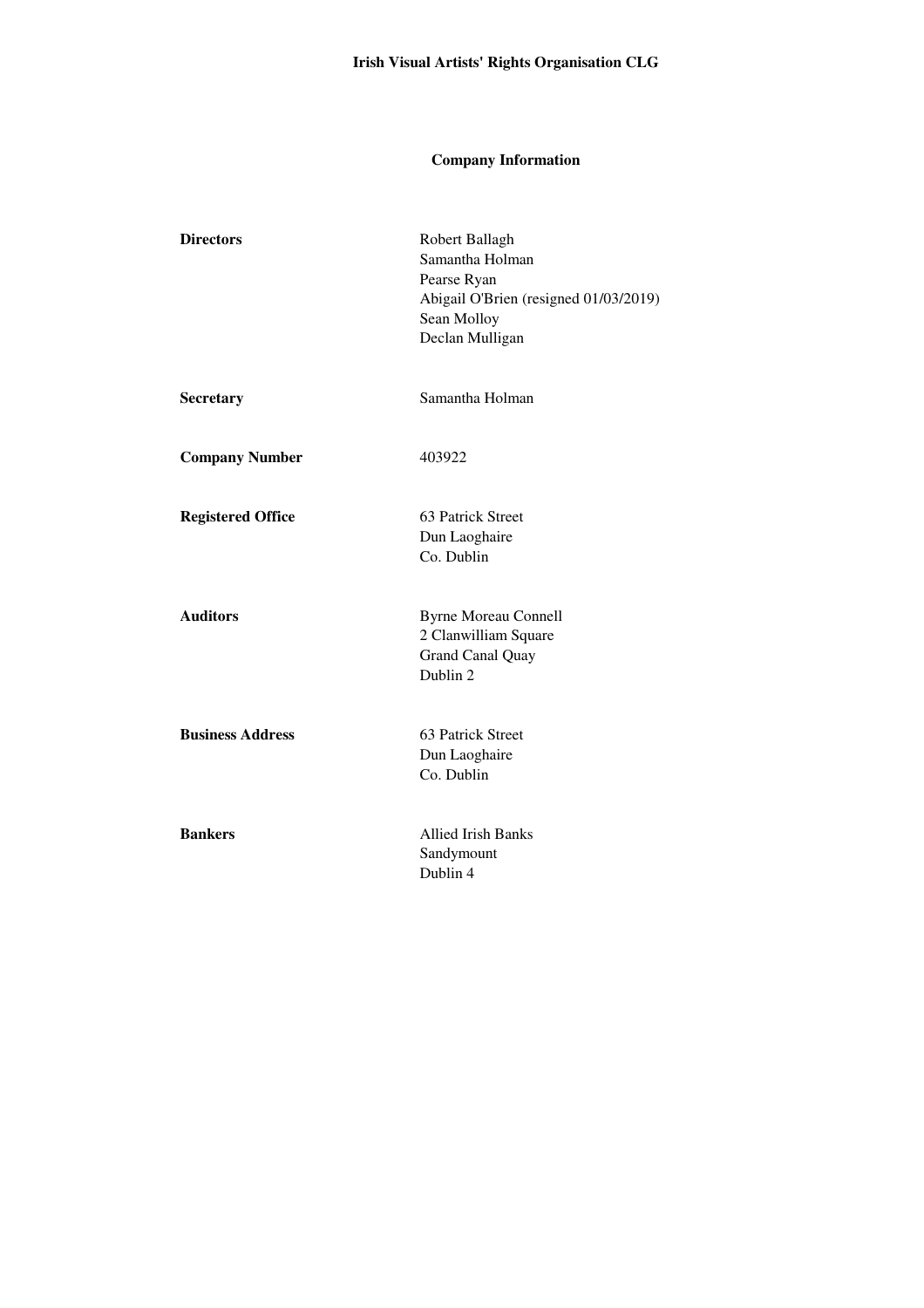# **Contents**

|                                   | Page     |
|-----------------------------------|----------|
| Directors' Report                 | $1 - 2$  |
| Auditors' Report                  | $3 - 5$  |
| Income and Expenditure Account    | 6        |
| <b>Balance Sheet</b>              | 7        |
| <b>Cash Flow Statement</b>        | 8        |
| Notes to the Financial Statements | $9 - 12$ |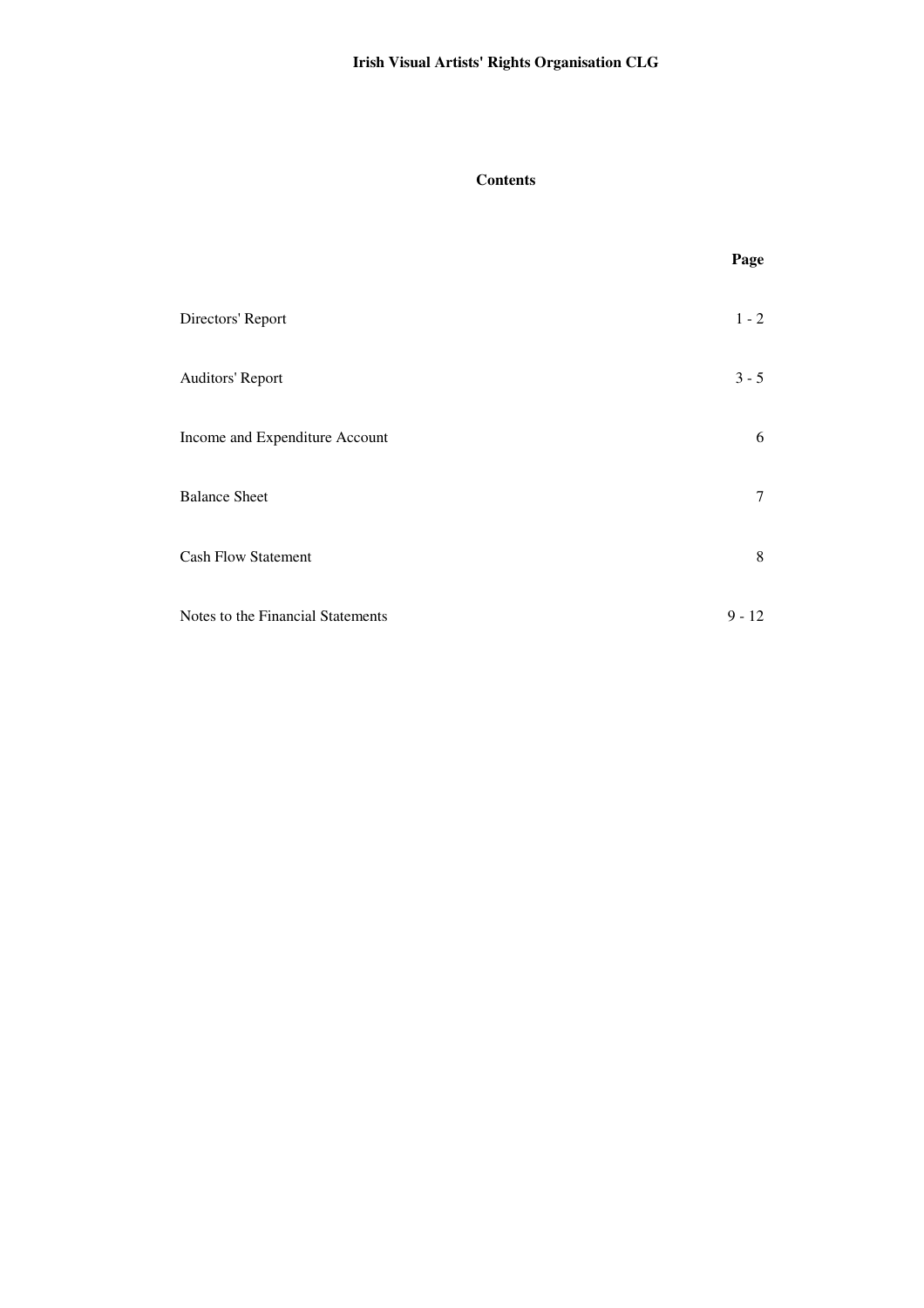## **Irish Visual Artists' Rights Organisation CLG**

## **Directors' Report for the year ended 31 December 2020**

The directors present their report and the financial statements for the year ended 31 December 2020.

### **Principal Activity and Review of the Business**

The principal activity of the company is the protection and promotion of the rights and interests of visual artists in their work. In 2018 important progress continue with the core services offered to IVARO members, visual creators and their beneficiaries.

### **Results for the year**

The surplus for the year after all provisions amounted to Euro 21,834 (2019 - Euro 71,366).

### **Principal risks and uncertainties**

The directors assess and manage the risks and uncertainties faced by the company on a regular basis.

### **Directors**

Certain directors will retire by rotation, in accordance with theConstitution of the Company.

## **Post Balance Sheet Events**

There were no material events affecting the company after year end.

#### **Future Developments**

The company will continue with its current activities over the coming years.

#### **Directors and their Interests**

IVARO is governed by a voluntary board of directors which consists of artist members and co-opted members with particular professional expertise. The directors who served during the year are as stated below.

> Robert Ballagh Samantha Holman Pearse Ryan Abigail O'Brien (resigned 01/03/2019) Sean Molloy Declan Mulligan

None of the directors or the secretary has any financial interest in the company.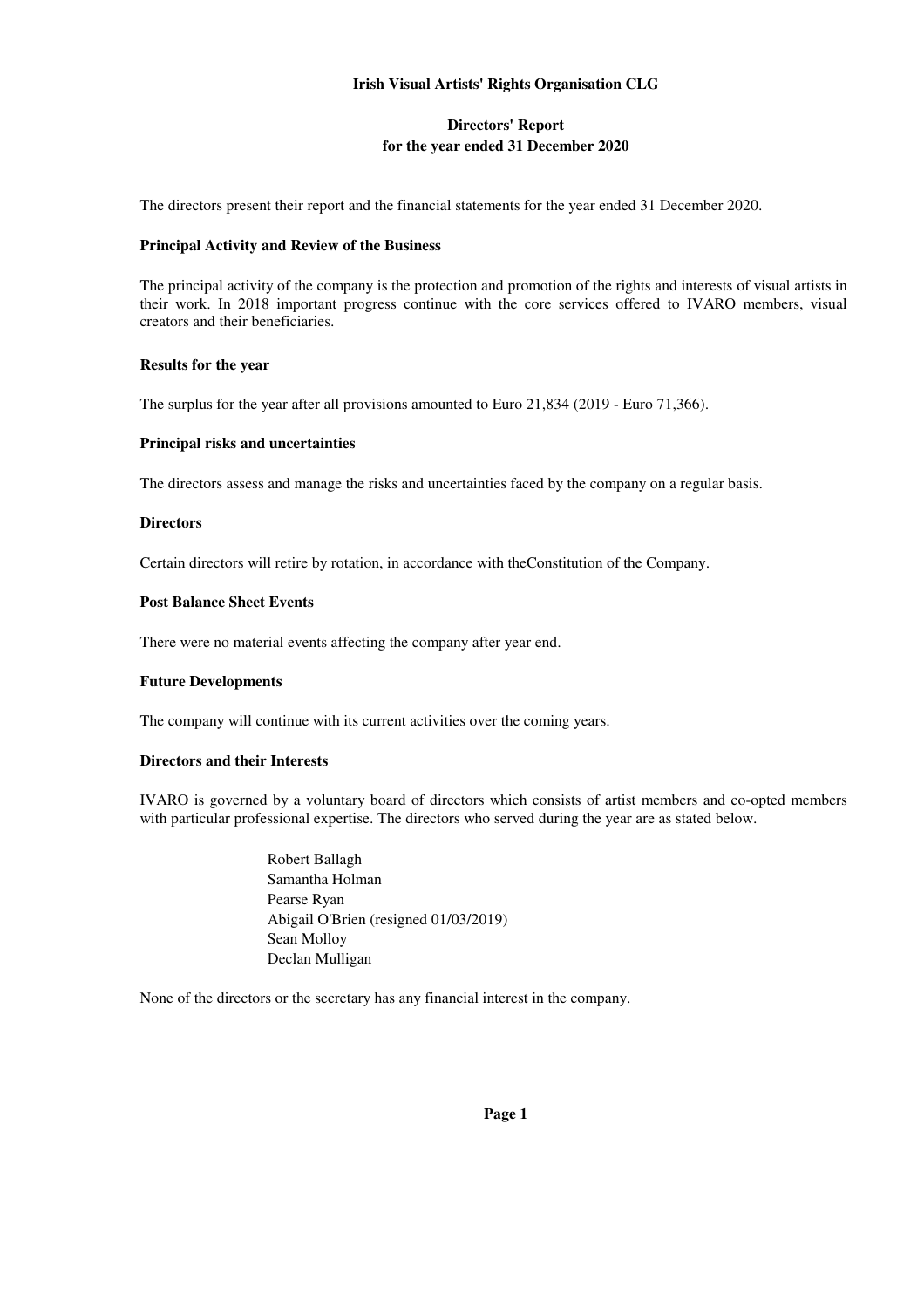### **Irish Visual Artists' Rights Organisation CLG**

## **Directors' Report for the year ended 31 December 2020**

#### **Accounting records**

The measures that the directors have taken to secure compliance with the requirements of sections 281 to 285 of the Companies Act 2014 with regard to the keeping of accounting records are the employment of appropriately qualified accounting personnel and the maintenance of appropriate accounting systems. The company's accounting records are kept at 63 Patrick Street, Dun Laoghaire.

#### **Directors' Responsibilities Statement**

The directors are responsible for preparing the directors' report and the financial statements in accordance with applicable Irish law and regulations.

Irish company law requires the directors to prepare financial statements for each financial year. Under the law, the directors have elected to prepare the financial statements in accordance with FRS 102 The Financial Reporting Standard applicable in the UK and Republic of Ireland ("relevant financial reporting framework"). Under company law, the directors must not approve the financial statements unless they are satisfied that they give a true and fair view of the assets, liabilities and financial position of the company as at the financial year end date and of the profit or loss of the company for the financial year and otherwise comply with the Companies Act 2014.

In preparing these financial statements, the directors are required to:

- select suitable accounting policies for the company's financial statements and then apply them consistently;

- make judgements and estimates that are reasonable and prudent;

- state whether the financial statements have been prepared in accordance with applicable accounting standards, identify those standards, and note the effect and the reasons for any material departure from those standards; and

- prepare the financial statements on the going concern basis unless it is inappropriate to presume that the company will continue in business.

The directors are responsible for ensuring that the company keeps or causes to be kept adequate accounting records which correctly explain and record the transactions of the company, enable at any time the assets, liabilities, financial position and profit or loss of the company to be determined with reasonable accuracy, enable them to ensure that the financial statements and directors' report comply with the Companies Act 2014 and enable the financial statements to be audited. They are also responsible for safeguarding the assets of the company and hence for taking reasonable steps for the prevention and detection of fraud and other irregularities.

#### **Auditors**

The auditors, Byrne Moreau Connell, continue in office in accordance with the provisions of Section 383(2) of the Companies Act 2014.

On behalf of the Board :

 **Samantha Holman** )

 **Declan Mulligan** )

**31 December 2021**

) Directors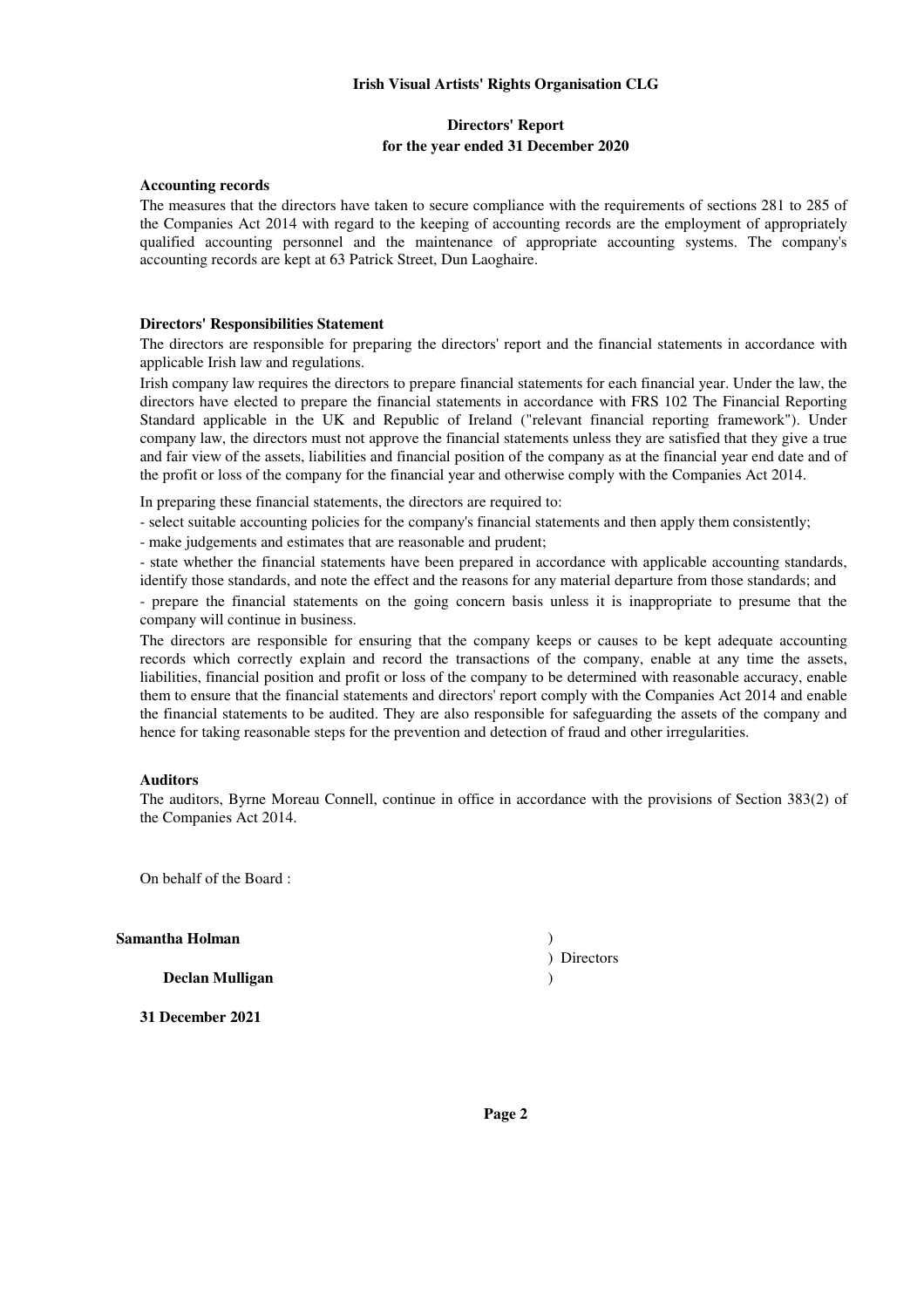## **Independent Auditors' Report to the Members of Irish Visual Artists' Rights Organisation CLG**

#### **Report on the audit of the financial statements**

## **Opinion on the financial statements of Irish Visual Artists' Rights Organisation CLG (the 'company')**

In our opinion the Irish Visual Artists' Rights Organisation CLG financial statements:

- give a true and fair view of the assets, liabilities and financial position of the company as at 31st December 2020 and of the result for the financial year then ended; and

- have been properly prepared in accordance with the relevant financial reporting framework and, in particular, with the requirements of the Companies Act 2014.

The financial statements we have audited comprise:

- the Income and Expenditure Account;

- the Balance Sheet;
- the Cash Flow Statement;
- the related notes 1 to 13, including a summary of significant accounting policies as set out in note 1.

The relevant financial reporting framework that has been applied in their preparation is the Companies Act 2014 and FRS 102 "The Financial Reporting Standard applicable in the UK and Republic of Ireland" ("the relevant financial reporting framework").

### **Basis for opinion**

We conducted our audit in accordance with International Standards on Auditing (Ireland) (ISAs (Ireland) and applicable law. Our responsibilities under those standards are described below in the "Auditor's responsibilities for the audit of the financial statements" section of our report.

We are independent of the company in accordance with the ethical requirements that are relevant to our audit of the financial statements in Ireland, including the Ethical Standard issued by the Irish Auditing and Accounting Supervisory Authority, and we have fulfilled our other ethical responsibilities in accordance with these requirements. We believe that the audit evidence we have obtained is sufficient and appropriate to provide a basis for our opinion.

### **Conclusions relating to going concern**

We have nothing to report in respect of the following matters in relation to which ISAs (Ireland) require us to report to you where:

- the directors' use of the going concern basis of accounting in preparation of the financial statements is not appropriate; or

- the directors have not disclosed in the financial statements any identified material uncertainties that may cast significant doubt about the company's ability to continue to adopt the going concern basis of accounting for a period of at least twelve months from the date when the financial statements are authorised for issue.

#### **Other information**

The directors are responsible for the other information. The other information comprises the information included in the Reports and Financial Statements for the financial year ended 31st December 2020, other than the financial statements and our auditor's report thereon. Our opinion on the financial statements does not cover the other information and, except to the extent otherwise explicitly stated in our report, we do not express any form of assurance conclusion thereon.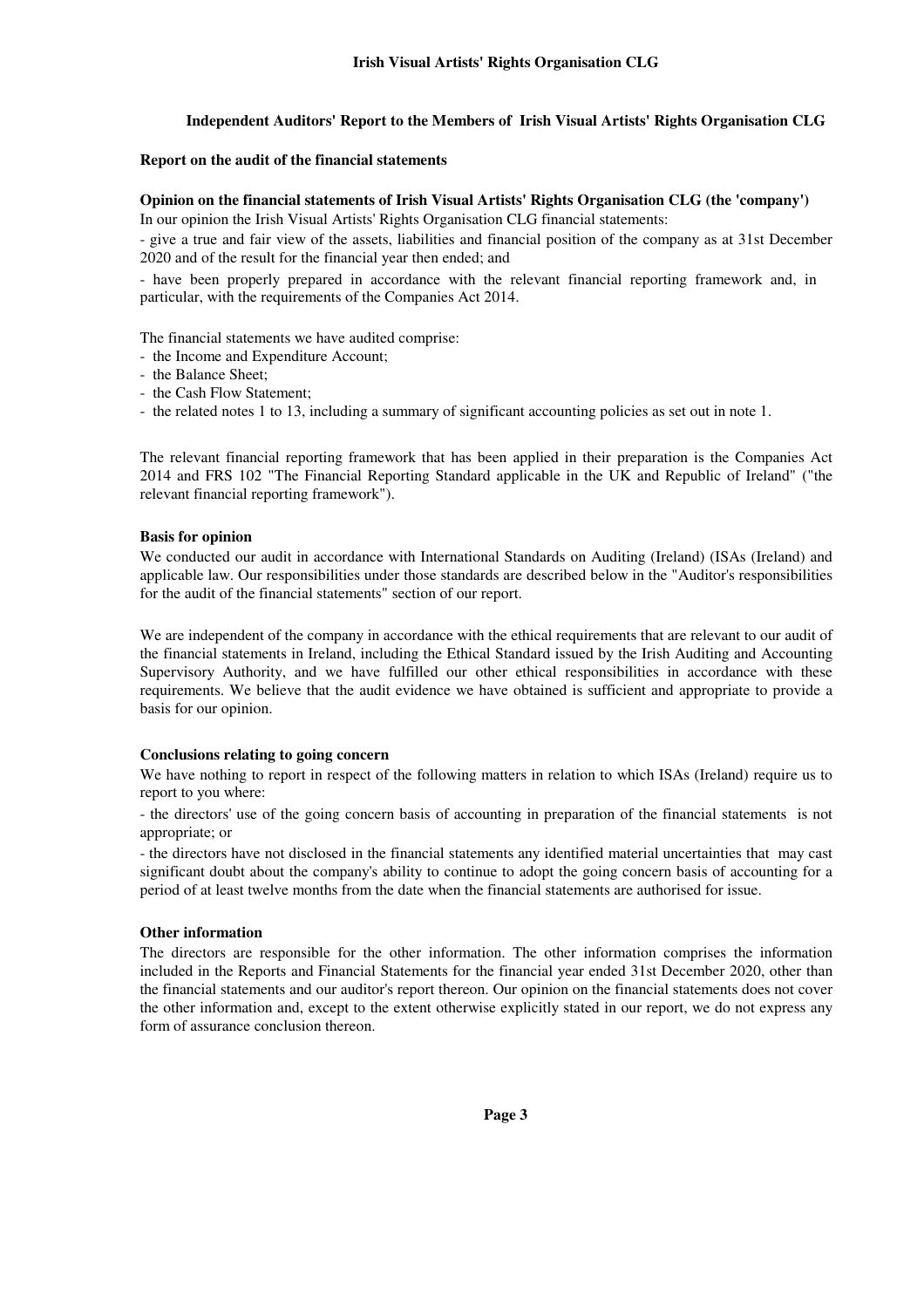#### **Independent Auditors' Report to the Members of Irish Visual Artists' Rights Organisation CLG (continued)**

In connection with our audit of the financial statements, our responsibility is to read the other information and, in doing so, consider whether the other information is materially inconsistent with the financial statements or our knowledge obtained in the audit or otherwise appears to be materially misstated. If we identify such material inconsistencies or apparent material misstatements, we are required to determine whether there is a material misstatement in the financial statements or a material misstatement of the other information. If, based on the work we have performed, we conclude that there is a material misstatement of this other information, we are required to report that fact.

We have nothing to report in this regard.

#### **Responsibilities of directors for the financial statements**

As explained more fully in the Directors' Responsibilities Statement, the directors are responsible for the preparation of the financial statements and for being satisfied that they give a true and fair view and otherwise comply with the Companies Act 2014, and for such internal control as the directors determine is necessary to enable the preparation of financial statements that are free from material misstatement, whether due to fraud or error.

In preparing the financial statements, the directors are responsible for assessing the company's ability to continue as a going concern, disclosing, as applicable, matters related to going concern and using the going concern basis of accounting unless the directors either intend to liquidate the company or to cease operations, or have no realistic alternative but to do so.

#### **Auditor's responsibilities for the audit of the financial statements**

Our objectives are to obtain reasonable assurance about whether the financial statements as a whole are free from material misstatement, whether due to fraud or error, and to issue an auditor's report that includes our opinion. Reasonable assurance is a high level of assurance, but is not a guarantee that an audit conducted in accordance with ISAs (Ireland) will always detect a material misstatement when it exists. Misstatements can arise from fraud or error and are considered material if, individually or in the aggregate, they could reasonably be expected to influence the economic decisions of users taken on the basis of these financial statements.

As part of an audit in accordance with ISAs (Ireland), we exercise professional judgment and maintain professional scepticism throughout the audit. We also:

- Identify and assess the risks of material misstatement of the financial statements, whether due to fraud or error, design and perform audit procedures responsive to those risks, and obtain audit evidence that is sufficient and appropriate to provide a basis for our opinion. The risk of not detecting a material misstatement resulting from fraud is higher than for one resulting from error, as fraud may involve collusion, forgery, intentional omissions, misrepresentations, or the override of internal control.

- Obtain an understanding of internal control relevant to the audit in order to design audit procedures that are appropriate in the circumstances, but not for the purpose of expressing an opinion on the effectiveness of the company's internal control.

- Evaluate the appropriateness of accounting policies used and the reasonableness of accounting estimates and related disclosures made by the directors.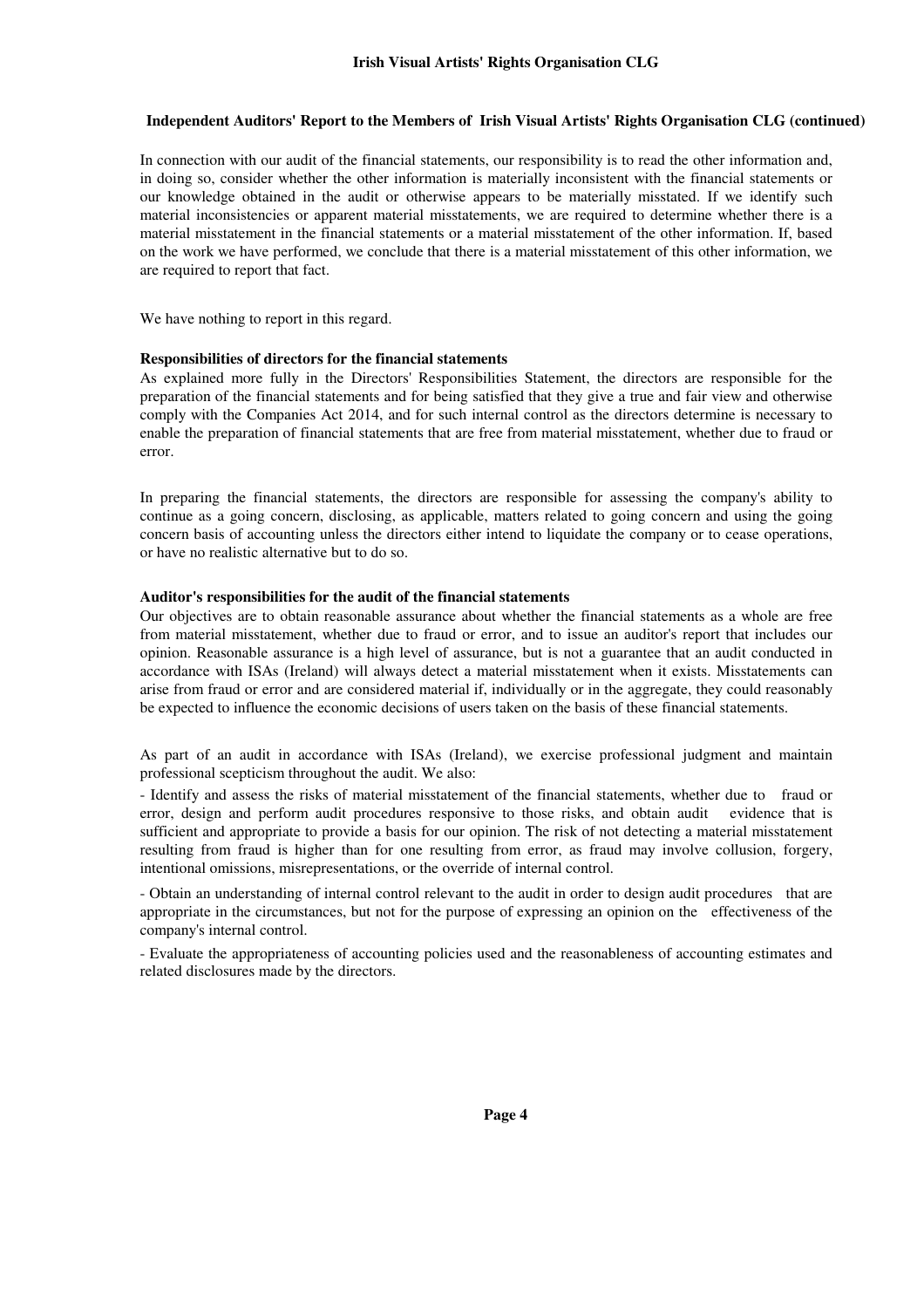## **Independent Auditors' Report to the Members of Irish Visual Artists' Rights Organisation CLG (continued)**

- Conclude on the appropriateness of the directors' use of the going concern basis of accounting and, based on the audit evidence obtained, whether a material uncertainty exists related to events or conditions that may cast significant doubt on the company's ability to continue as a going concern. If we conclude that a material uncertainty exists, we are required to draw attention in our auditor's report to the related disclosures in the financial statements or, if such disclosures are inadequate, to modify our opinion. Our conclusions are based on the audit evidence obtained up to the date of the auditor's report. However, future events or conditions may cause the entity (or where relevant, the group) to cease to continue as a going concern.

- Evaluate the overall presentation, structure and content of the financial statements, including the disclosures, and whether the financial statements represent the underlying transactions and events in a manner that achieves fair presentation.

We communicate with those charged with governance regarding, among other matters, the planned scope and timing of the audit and significant audit findings, including any significant deficiencies in internal control that the auditor identifies during the audit.

This report is made solely to the company's members, as a body, in accordance with Section 391 of the Companies Act 2014. Our audit work has been undertaken so that we might state to the company's members those matters we are required to state to them in an auditor's report and for no other purpose. To the fullest extent permitted by law, we do not accept or assume responsibility to anyone other than the company and the company's members as a body, for our audit work, for this report, or for the opinions we have formed.

#### **Report on other legal and regulatory requirements**

#### **Opinion on other matters prescribed by the Companies Act 2014**

Based solely on the work undertaken in the course of the audit, we report that:

- We have obtained all the information and explanations which we consider necessary for the purposes of our audit.

- In our opinion the accounting records of the company were sufficient to permit the financial statements to be readily and properly audited.

- The financial statements are in agreement with the accounting records.

- In our opinion the information given in the directors' report is consistent with the financial statements and the directors' report has been prepared in accordance with the Companies Act 2014.

Based on the knowledge and understanding of the company and its environment obtained in the course of the audit, we have not identified material misstatements in the directors' report.

#### **Matters on which we are required to report by exception**

We have nothing to report in respect of the provisions in the Companies Act 2014 which require us to report to you if, in our opinion, the disclosures of directors' remuneration and transactions specified by law are not made.

**JOSEPH MOREAU FCA**

for and behalf of **Byrne Moreau Connell 31 December 2021 Chartered Accountants and Registered Auditor 2 Clanwilliam Square, Grand Canal Quay Dublin 2**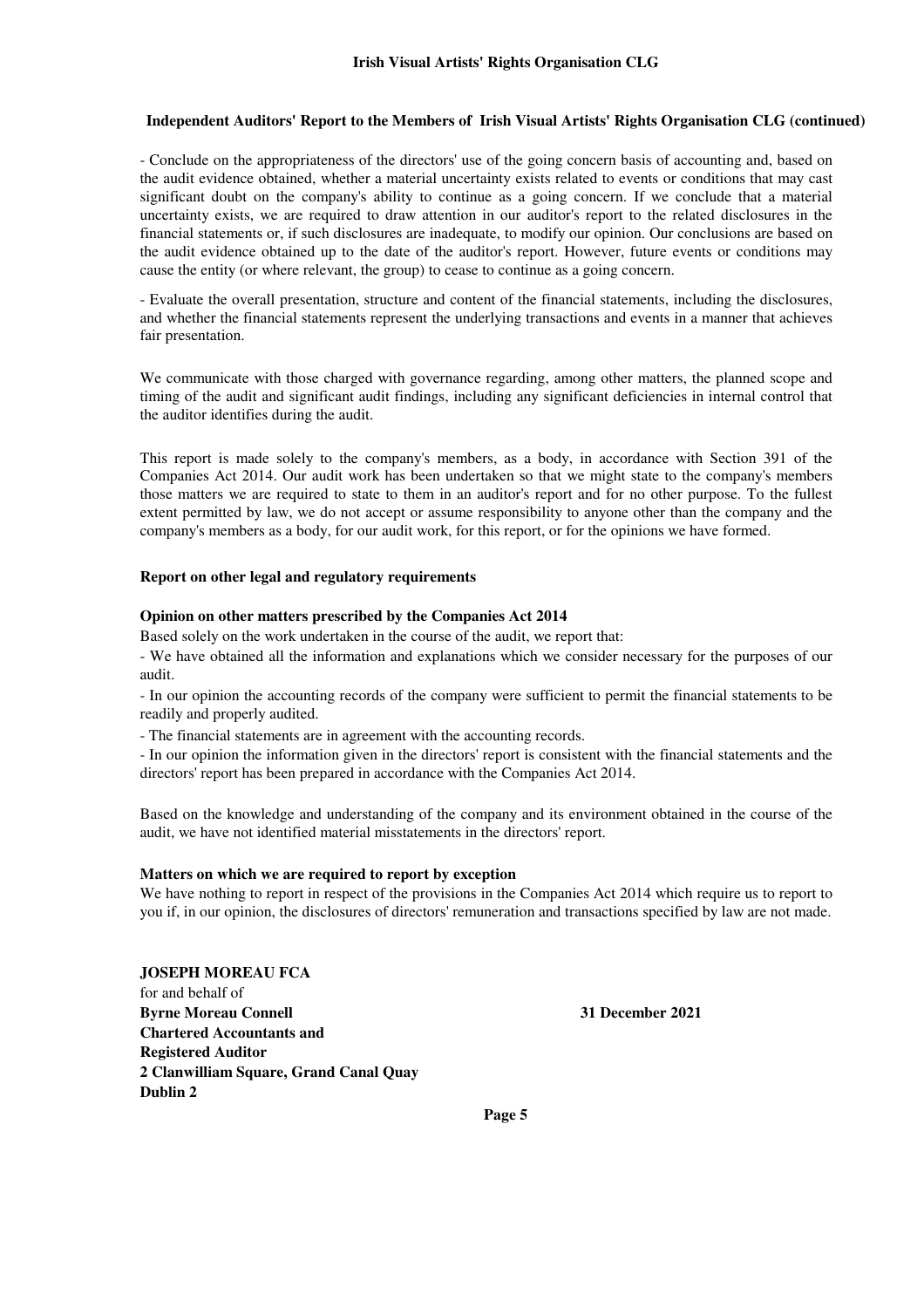## **Income & Expenditure Account for the year ended 31 December 2020**

## **Continuing operations**

|                                                          |                  | 2020       | 2019       |
|----------------------------------------------------------|------------------|------------|------------|
|                                                          | <b>Notes</b>     | €          | €          |
| <b>Turnover</b>                                          | $\boldsymbol{2}$ | 172,788    | 466,525    |
| Direct costs and distributions                           |                  | (136, 286) | (377, 196) |
| <b>Gross surplus</b>                                     |                  | 36,502     | 89,329     |
| General expenses                                         |                  | (15, 523)  | (8,175)    |
| <b>Operating surplus</b>                                 | $\boldsymbol{4}$ | 20,979     | 81,154     |
| Interest receivable<br>and similar income                | 5                | 12         | 12         |
| <b>Surplus on ordinary</b><br>activities before taxation |                  | 20,991     | 81,166     |
| Tax on surplus on<br>ordinary activities                 | 6                | 843        | (9,800)    |
| Retained surplus for the year                            |                  | 21,834     | 71,366     |
| Retained surplus/(deficit) as previously reported        |                  | 67,856     | (3,510)    |
| Retained surplus carried forward                         |                  | 89,690     | 67,856     |

There were no recognised gains or losses other than the surplus or deficit for the above two financial years.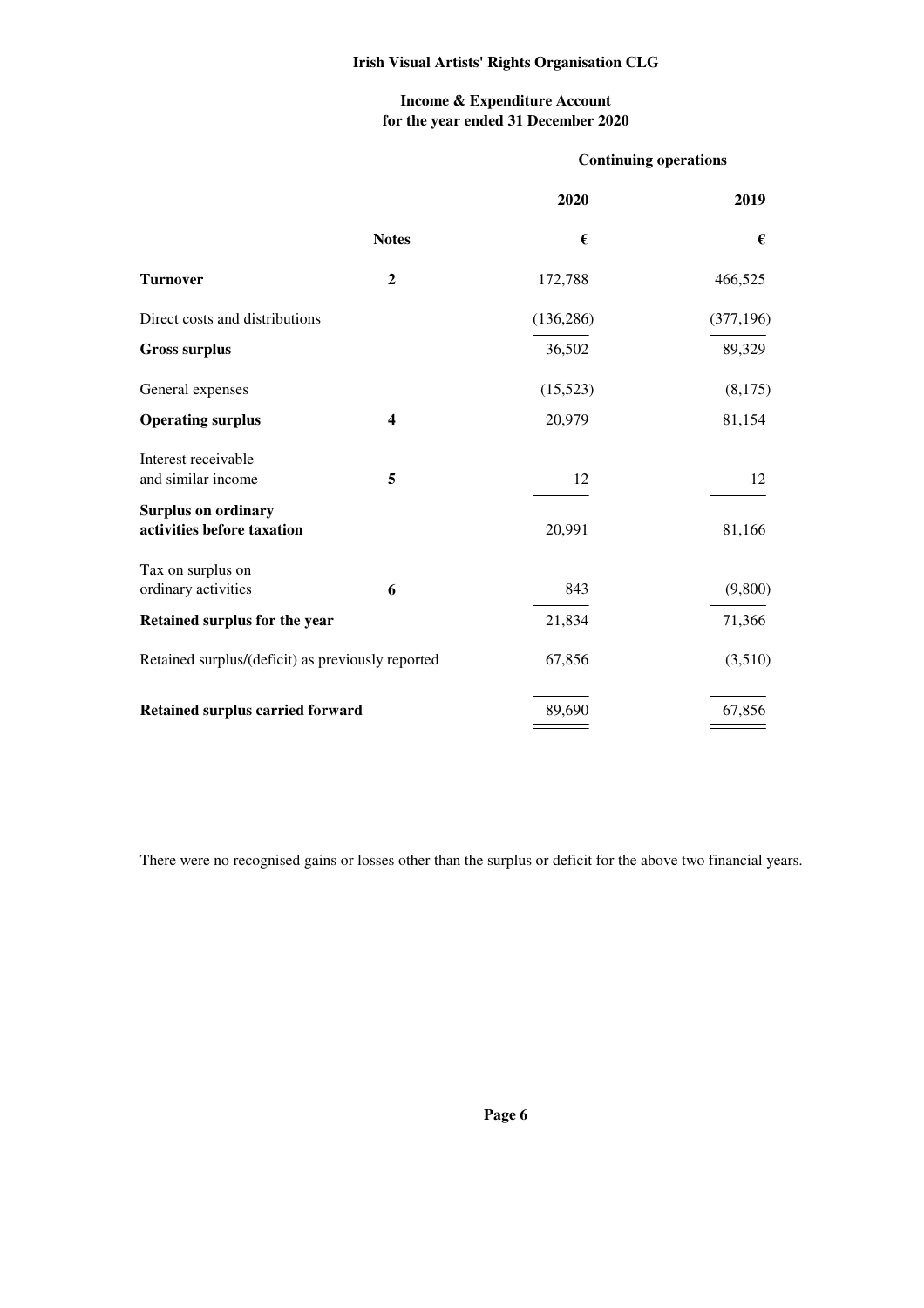# **Balance Sheet as at 31 December 2020**

|                                                          |              |            | 2020   |            | 2019   |
|----------------------------------------------------------|--------------|------------|--------|------------|--------|
|                                                          | <b>Notes</b> | €          | €      | €          | €      |
| <b>Current Assets</b>                                    |              |            |        |            |        |
| Cash at bank and in hand                                 |              | 791,165    |        | 741,931    |        |
|                                                          |              | 791,165    |        | 741,931    |        |
| <b>Creditors: amounts falling</b><br>due within one year | 7            | (701, 475) |        | (674, 075) |        |
| <b>Net Current Assets</b>                                |              |            | 89,690 |            | 67,856 |
| <b>Total Assets Less Current</b><br><b>Liabilities</b>   |              |            | 89,690 |            | 67,856 |
|                                                          |              |            |        |            |        |
| <b>Capital and Reserves</b>                              |              |            |        |            |        |
| Income and expenditure account                           |              |            | 89,690 |            | 67,856 |
| <b>Members' funds</b>                                    |              |            | 89,690 |            | 67,856 |

The financial statements were approved by the board on 31 December 2021 and signed on its behalf by :

Director Director

 **Samantha Holman Declan Mulligan**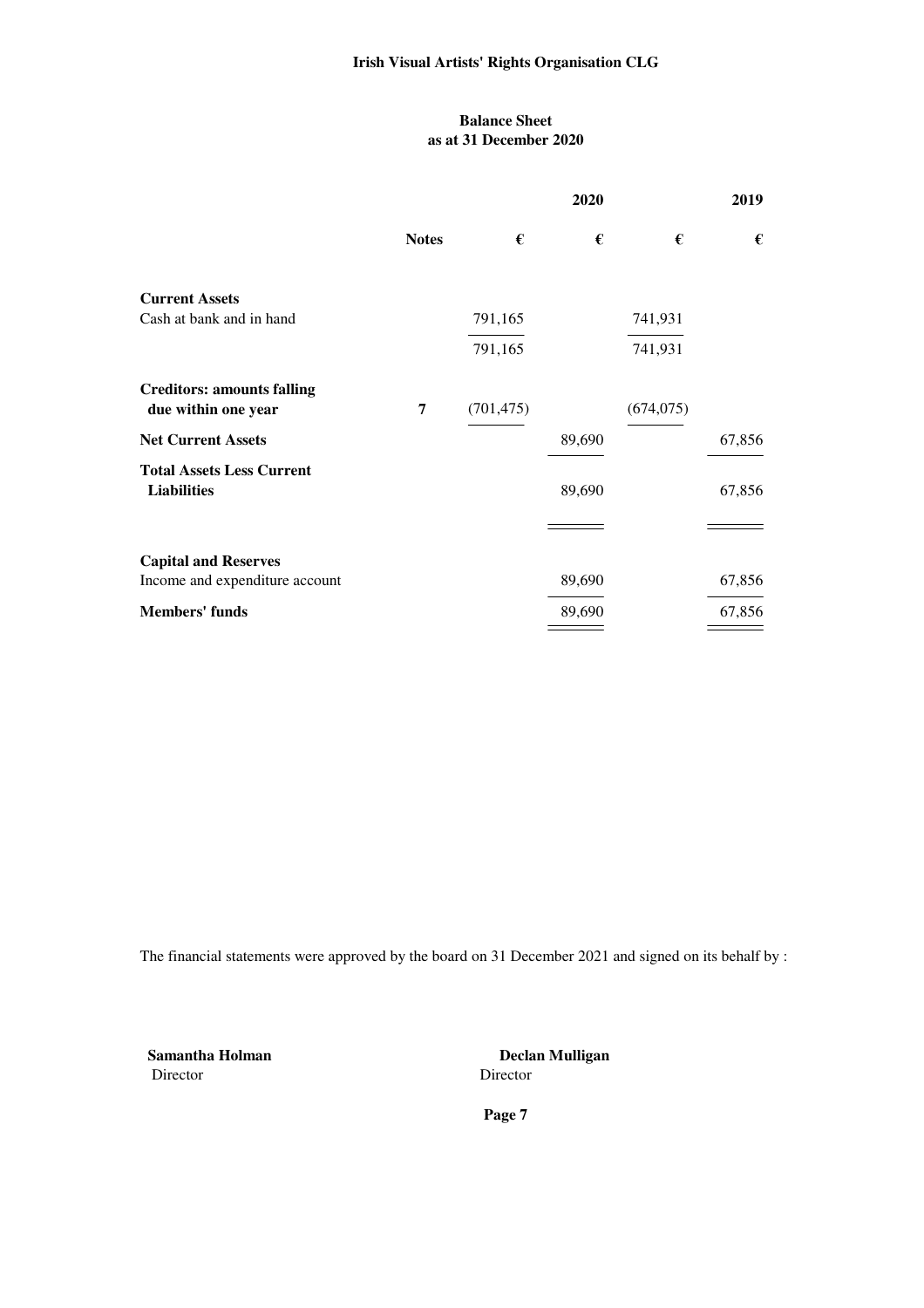# **Cash Flow Statement for the year ended 31 December 2020**

|                                                                                     |              | 2020    | 2019           |
|-------------------------------------------------------------------------------------|--------------|---------|----------------|
|                                                                                     | <b>Notes</b> | €       | €              |
| Reconciliation of operating surplus to net<br>cash inflow from operating activities |              |         |                |
| Operating surplus                                                                   |              | 20,979  | 81,154         |
| Increase in creditors                                                               |              | 28,243  | 171,833        |
| Net cash inflow from operating activities                                           |              |         | 49,222 252,987 |
| <b>Cash Flow Statement</b>                                                          |              |         |                |
| Net cash inflow from operating activities                                           |              | 49,222  | 252,987        |
| Returns on investments and servicing of finance<br><b>Taxation (Paid) Refunded</b>  | 11           | 12      | 12<br>15       |
| Increase in cash in the year                                                        |              | 49,234  | 253,014        |
| Reconciliation of net cash flow to movement in net funds (Note 12)                  |              |         |                |
| Increase in cash in the year                                                        |              | 49,234  | 253,014        |
| Net funds at 1 January 20                                                           |              | 741,931 | 488,917        |
| Net funds at 31 December 2020                                                       |              | 791,165 | 741,931        |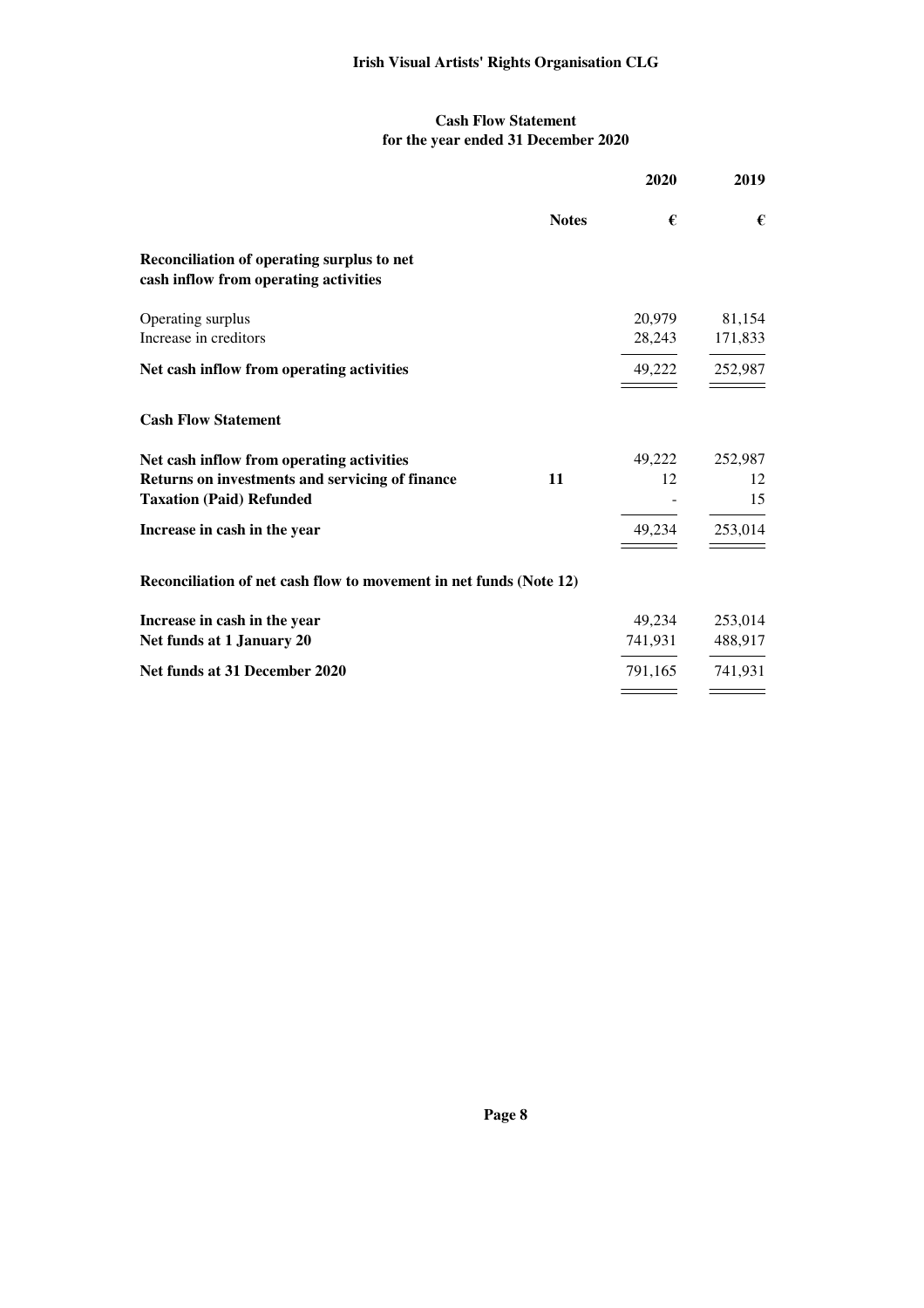## **1. Accounting Policies**

## **1.1. Basis of Accounting**

The financial statements have been prepared in accordance with the Companies Act 2014 and FRS 102, The Financial Reporting Standard applicable in the UK and the Republic of Ireland, as issued by the Financial Reporting Council.

## **Accounting Convention**

The financial statements have been prepared under the historical cost convention. The company has consistently applied all relevant accounting standards.

### **1.2. Turnover and Income**

Turnover represents the total value of commission earned on the collection of Artists' Resale Royalties and similar income for the year.

### **1.3. Financial instruments**

Financial assets and financial liabilities are recognised when the company becomes a party to the contractual provisions of the instrument.

Financial liabilities and equity instruments are classified according to the substance of the contractual arrangements entered into. An equity instrument is any contract that evidences a residual interest in the assets of the company after deducting all of its liabilities.

All financial assets and liabilities are initially measured at transaction price (including transaction costs), except for those financial assets classified as at fair value through profit or loss, which are initially measured at fair value (which is normally the transaction price excluding transaction costs), unless the arrangement constitutes a financing transaction. If an arrangement constitutes a financing transaction, the financial asset or financial liability is measured at the present value of the future payments discounted at a market rate of interest for a similar debt instrument.

Financial assets and liabilities are only offset in the statement of financial position when, and only when there exists a legally enforceable right to set off the recognised amounts and the company intends either to settle on a net basis, or to realise the asset and settle the liability simultaneously.

Bank debt is measured at amortised cost using the effective interest method.

Debt instruments that are classified as payable or receivable within one year on initial recognition and which meet the above conditions are measured at the undiscounted amount of the cash or other consideration expected to be paid or received, net of impairment.

## **2. Turnover**

The total turnover of the company for the year has been derived from its principal activity wholly undertaken in Ireland.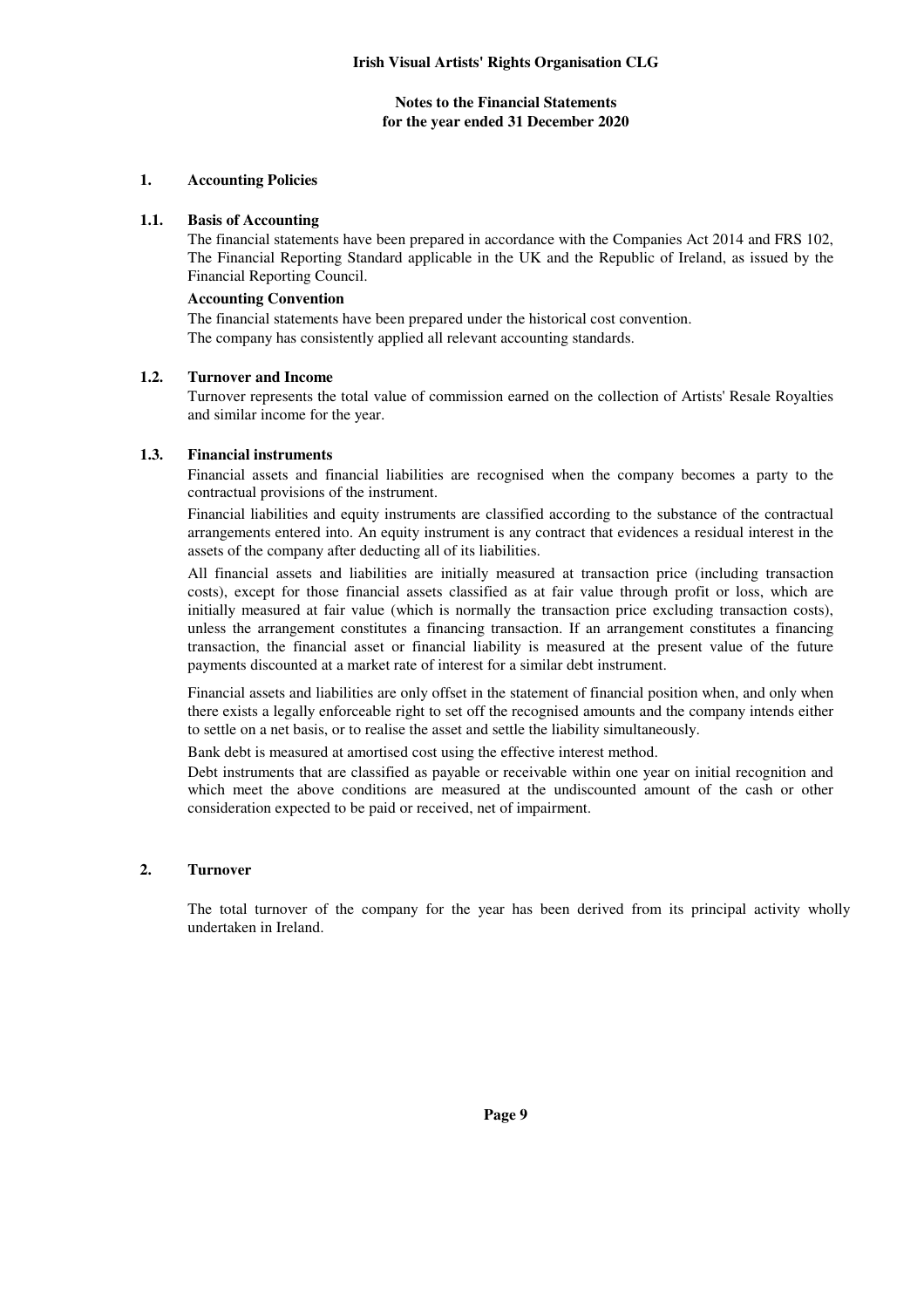## **3. Critical accounting judgements and key sources of estimation uncertainty.**

In the application of the Company's accounting policies the directors are required to make judgements, estimates and assumptions about the carrying amounts of assets and liabilities that are not readily apparent from other sources. The estimates and associated assumptions are based on historical experience and other factors that are considered to be relevant. Actual results may differ from these estimates. The estimates and underlying assumptions are reviewed on an ongoing basis. Revisions to accounting estimates are recognised in the period in which the estimate is revised if the revision affects only that period or in the period of the revision and future periods if the revision affects both current and future periods.

Information about critical judgements in applying accounting policies that have the most significant effect on the amounts recognised in the financial statements is included in the accounting policies and notes to the financial statements.

The directors make estimates and assumptions concerning the future in the process of preparing the company's financial statements. The resulting accounting estimates will, by definition, seldom equal the related actual results. The estimates and assumptions that have a significant risk of causing a material adjustment to the carrying amount of assets and liabilities within the next financial year are addressed below, where relevant.

| <b>Operating Surplus (Deficit)</b>                    | 2020  | 2019  |
|-------------------------------------------------------|-------|-------|
|                                                       | €     | €     |
| Operating Surplus (deficit) is stated after charging: |       |       |
| Auditors' remuneration                                | 2,460 | 2,460 |
|                                                       |       |       |
| Interest receivable and similar income                | 2020  | 2019  |
|                                                       | €     | €     |
| <b>Bank</b> interest                                  | 12    | 12    |
|                                                       |       |       |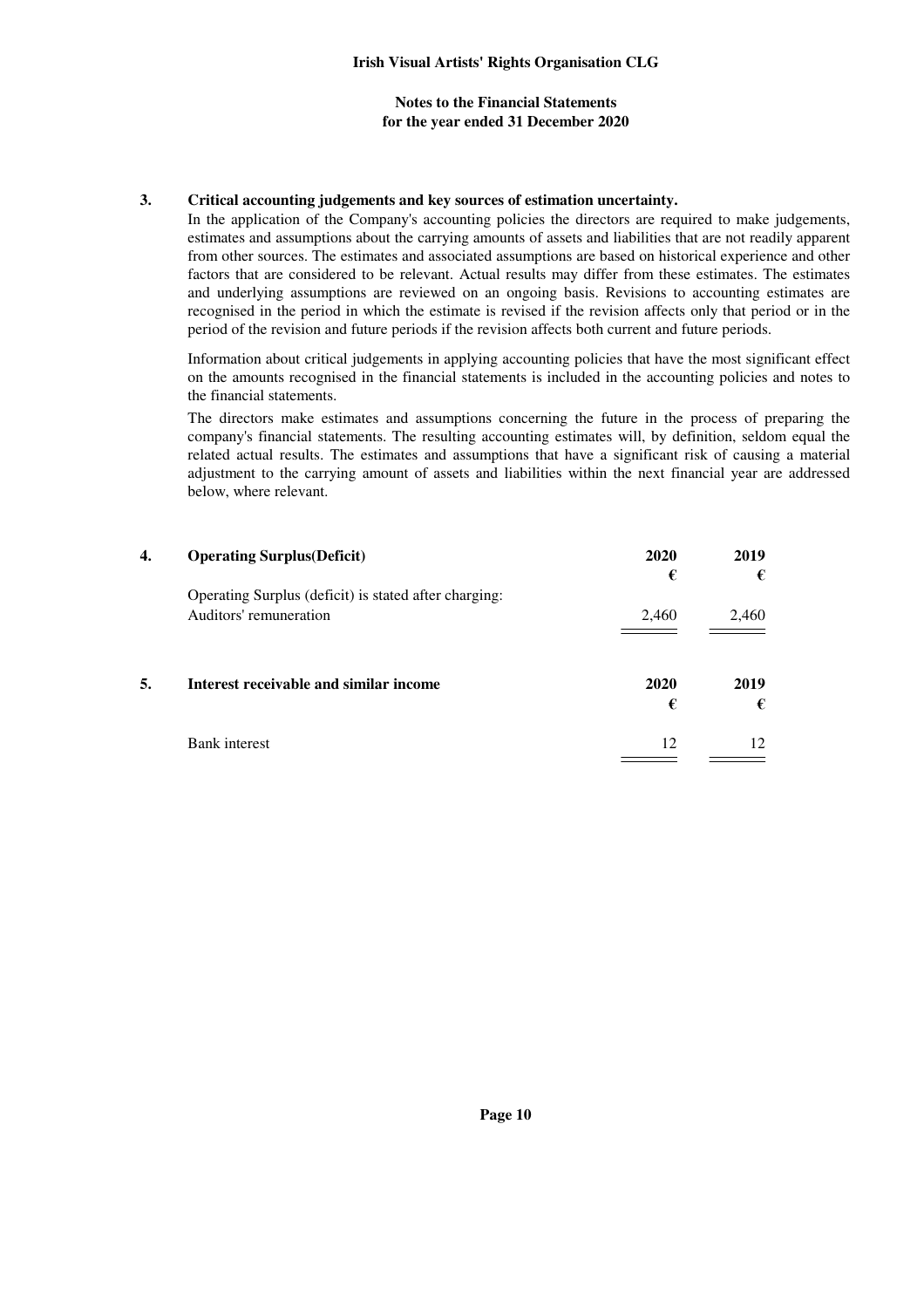## **6. Tax on surplus on ordinary activities**

| Analysis of charge in period               | 2020    | 2019  |
|--------------------------------------------|---------|-------|
|                                            | €       | €     |
| <b>Current tax</b>                         |         |       |
| Corporation tax                            | 2,887   | 9,800 |
| Adjustments in respect of previous periods | (3,730) |       |
|                                            | (843)   | 9,800 |
|                                            |         |       |

## **Factors affecting tax charge for period**

The tax charge for the year differs from that implied by the standard rate of corporation tax in Ireland (12.5%). The differences are explained below:

|                                                                           | 2020    | 2019    |
|---------------------------------------------------------------------------|---------|---------|
|                                                                           | €       | €       |
| Surplus on ordinary activities before taxation                            | 20,991  | 81,166  |
| Surplus on ordinary activities multiplied by standard rate of corporation |         |         |
| tax in Ireland of $12.5\%$ (31st December 2019 : 12.5%)                   | 2,624   | 10,146  |
| <b>Effects of:</b>                                                        |         |         |
| Higher tax rates on capital and investment income                         | 1       | 1       |
| Other adjustments                                                         | 262     | (347)   |
| Corporation tax charge for year                                           | 2,887   | 9,800   |
|                                                                           |         |         |
| 7.<br><b>Creditors: amounts falling due</b>                               | 2020    | 2019    |
| within one year                                                           | €       | €       |
| Due to Artists                                                            | 305,131 | 248,224 |
| Corporation tax                                                           | 8,955   | 9,798   |
| Licensing/Reprography Rights                                              | 374,041 | 405,165 |
| Accruals and deferred income                                              | 13,348  | 10,888  |
|                                                                           | 701,475 | 674,075 |

# **8. Capital commitments**

The company has no commitments other than those disclosed in the accounts.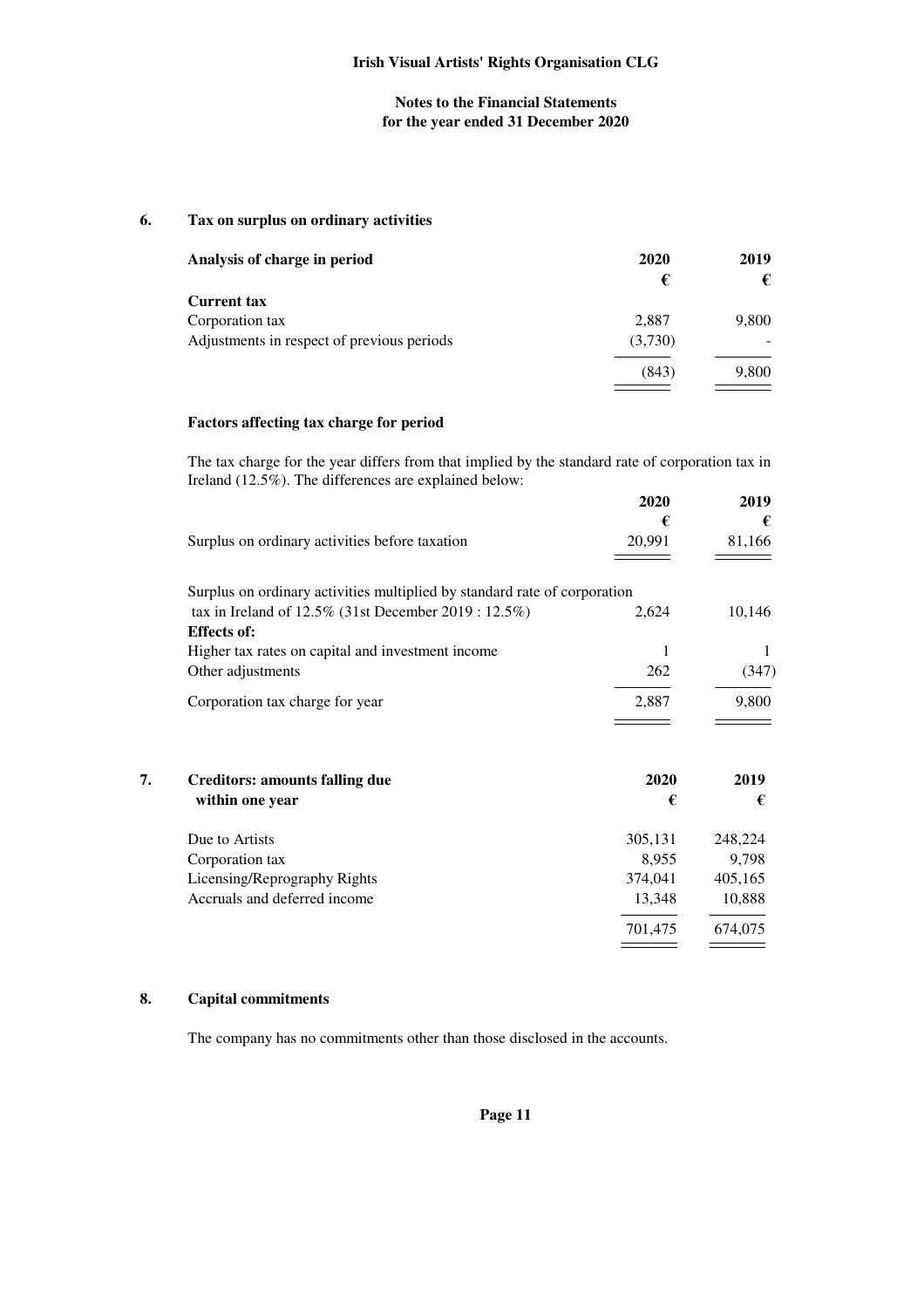## **9. Contingent liabilities**

There are no contingent liabilities other than those reflected in the accounts.

## **10. Post Balance Sheet events**

There were no material events affecting the company after the year end.

## **11. Gross Cash Flows**

|                                                        | 2020 | 2019 |
|--------------------------------------------------------|------|------|
|                                                        | €    |      |
| <b>Returns on investments and servicing of finance</b> |      |      |
| Interest received                                      | 12   |      |
|                                                        |      |      |

## **12. Analysis of changes in net funds**

|                          | <b>Opening</b><br>balance | Cash<br>flows | <b>Closing</b><br>balance |  |
|--------------------------|---------------------------|---------------|---------------------------|--|
|                          | €                         | €             | €                         |  |
| Cash at bank and in hand | 741,931                   | 49,234        | 791,165                   |  |
| Net funds                | 741,931                   | 49,234        | 791,165                   |  |

## **13. Approval of financial statements**

The financial statements were approved by the Board for issue on 31 December 2021.